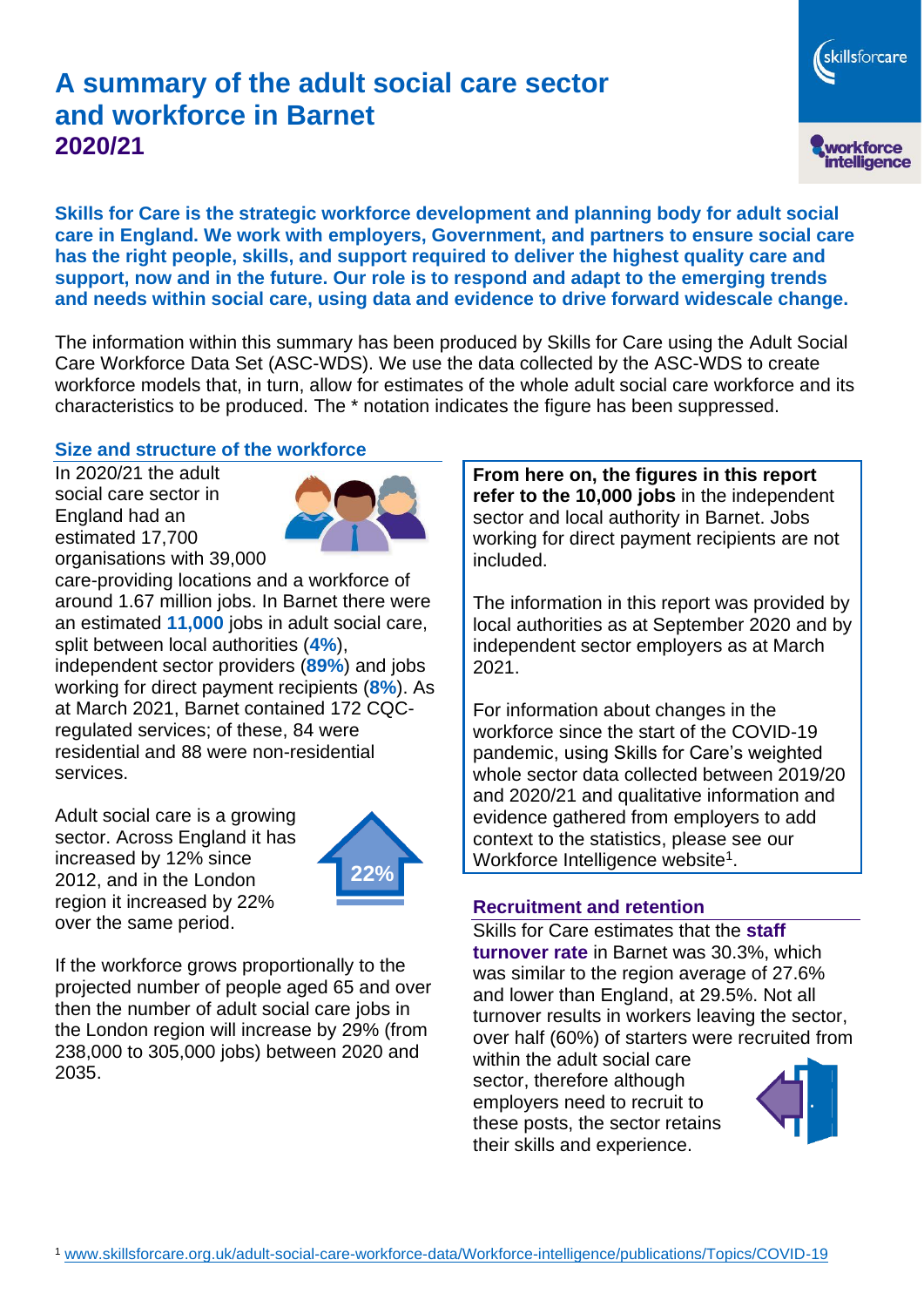Adult social care has an experienced 'core' of workers. Workers in Barnet had on average **9.1 years of experience in the sector** and 83% of the workforce had been working in the sector for at least three years.

Using both workforce intelligence evidence and our links with employers and stakeholders across England, we know that recruitment and retention is one of the largest issues faced by employers. We have many resources and tools available to help, for example the 'Values-based recruitment and retention toolkit'<sup>2</sup> and 'Seeing potential: widen your talent pool'. <sup>3</sup> For more information please visit: [www.skillsforcare.org.uk/recruitment-retention](http://www.skillsforcare.org.uk/recruitment-retention)

#### **Employment information**

We estimate Barnet had **10,000** adult social care jobs employed in the local authority and independent sectors. These included 750 managerial roles, 375 regulated professionals, 7,700 direct care (including 6,700 care workers), and 1,400 other-non-care proving roles.

The average number of **sickness days** taken in the last year in Barnet was 7.8, (8.5 in London and 9.5 across England). With an estimated directly employed workforce of 7,900, this would mean employers in Barnet lost approximately **62,000 days to sickness in 2020/21**. In England levels of staff sickness have nearly doubled over the course of the pandemic between 2019/20 and 2020/21, in total around 6 million extra days were lost to sickness than in the year before.

Around one third (36%) of the workforce in Barnet were on zero-hours contracts. Around a half (53%) of the workforce usually worked full-time hours and 47% were part-time.

### **Chart 1. Proportion of workers on zero hours contracts by area**

| England | $^{\prime}$ 25% |  |     |
|---------|-----------------|--|-----|
| London  |                 |  | 42% |
| Barnet  |                 |  | 36% |

### **Workforce demographics**

The majority (81%) of the workforce in Barnet were female, and the average age was 46.5 years old. Workers aged 24 and



under made up 6% of the workforce and workers aged over 55 represented 31%. Given this age profile approximately 3,100 people will be reaching retirement age in the next 10 years.

Nationality varied by region, in England 83% of the workforce identified as British, while in the London region this was 63%. An estimated 55% of the workforce in Barnet identified as British, 19% identified as of an EU nationality and 26% a non-EU nationality, therefore there was a higher reliance on non-EU than EU workers.

### **Pay**



Table 1 shows the full-time equivalent annual or hourly pay rate of selected job roles in Barnet (area), London (region) and England. All figures

represent the independent sector as at March 2021, except social workers which represent the local authority sector as at September 2020. At the time of analysis, the National Living Wage was £8.72.

#### **Table 1. Average pay rate of selected job roles by area**

|                                 | <b>England</b> | Region  | Area    |  |  |
|---------------------------------|----------------|---------|---------|--|--|
| Full-time equivalent annual pay |                |         |         |  |  |
| Social Worker <sup>†</sup>      | £37,100        | £44,500 | £42,700 |  |  |
| Registered nurse                | £33,600        | £34,700 | £36,400 |  |  |
| Hourly pay                      |                |         |         |  |  |
| National Living<br>Wage         | £8.72          | £8.72   | £8.72   |  |  |
| Senior care worker              | £10.00         | £10.43  | £10.25  |  |  |
| Care worker                     | £9.29          | £9.70   | £9.63   |  |  |
| Support and<br>outreach         | £9.53          | £10.19  | £10.37  |  |  |

†Local authority social workers only.

Please note that pay varies by sector, with local authority pay generally being higher than independent sector pay.